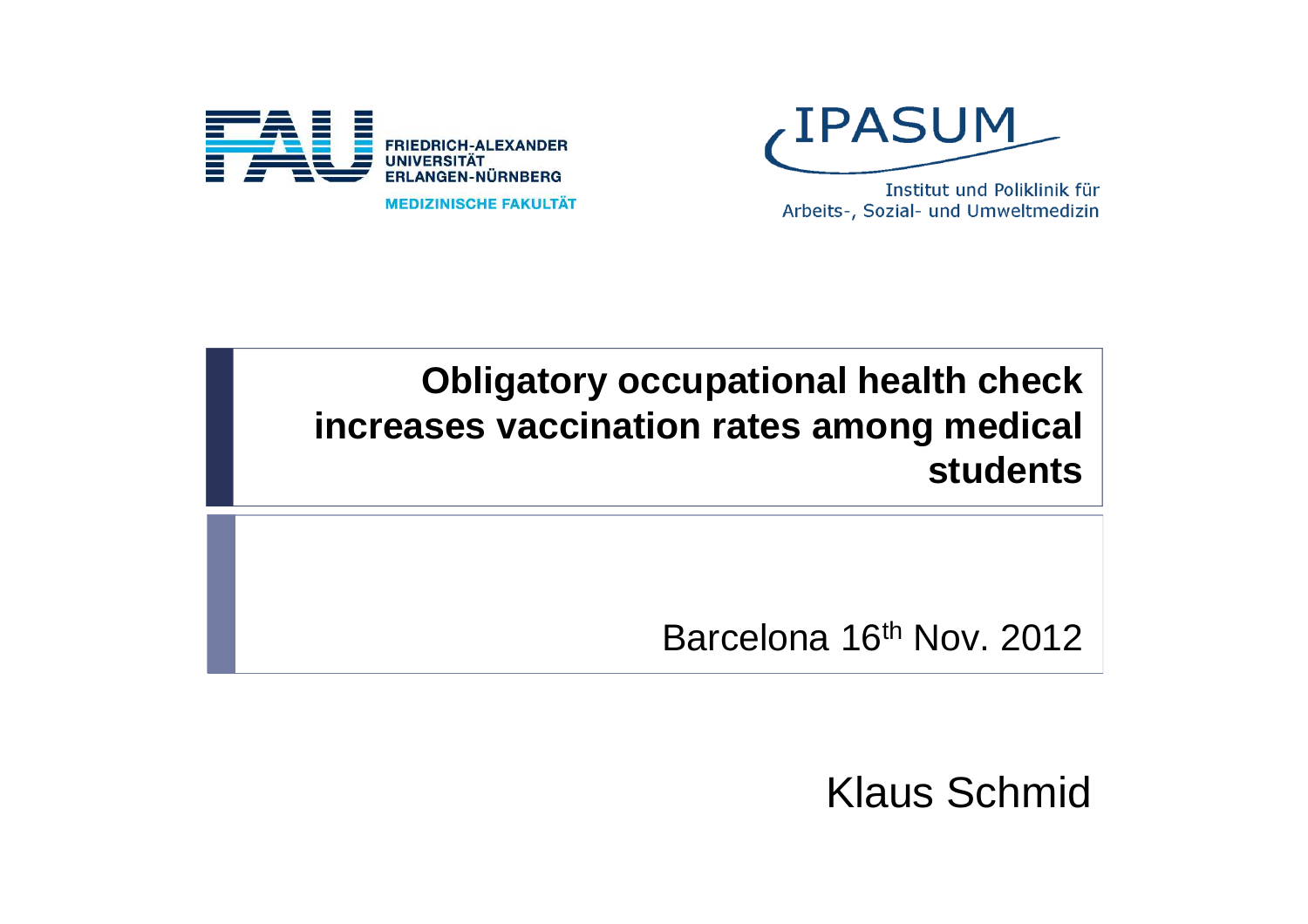

- **Since 1995 universal vaccination for infants,** children, and adolescents against hepatitis B is recommended in Germany.
	- The health insurance bears the full costs.

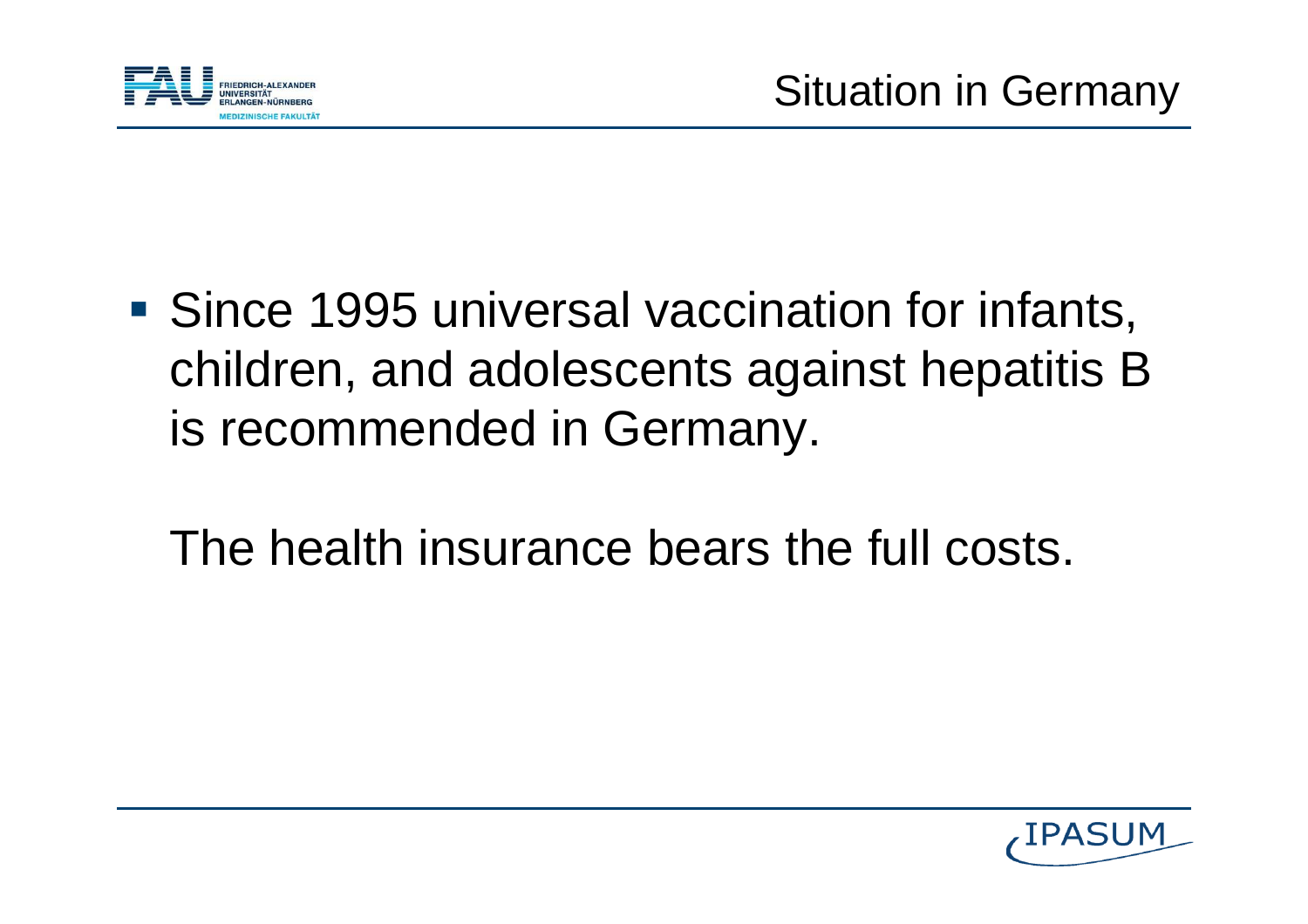



Medical students (beginners), not representative forGerman adolescents

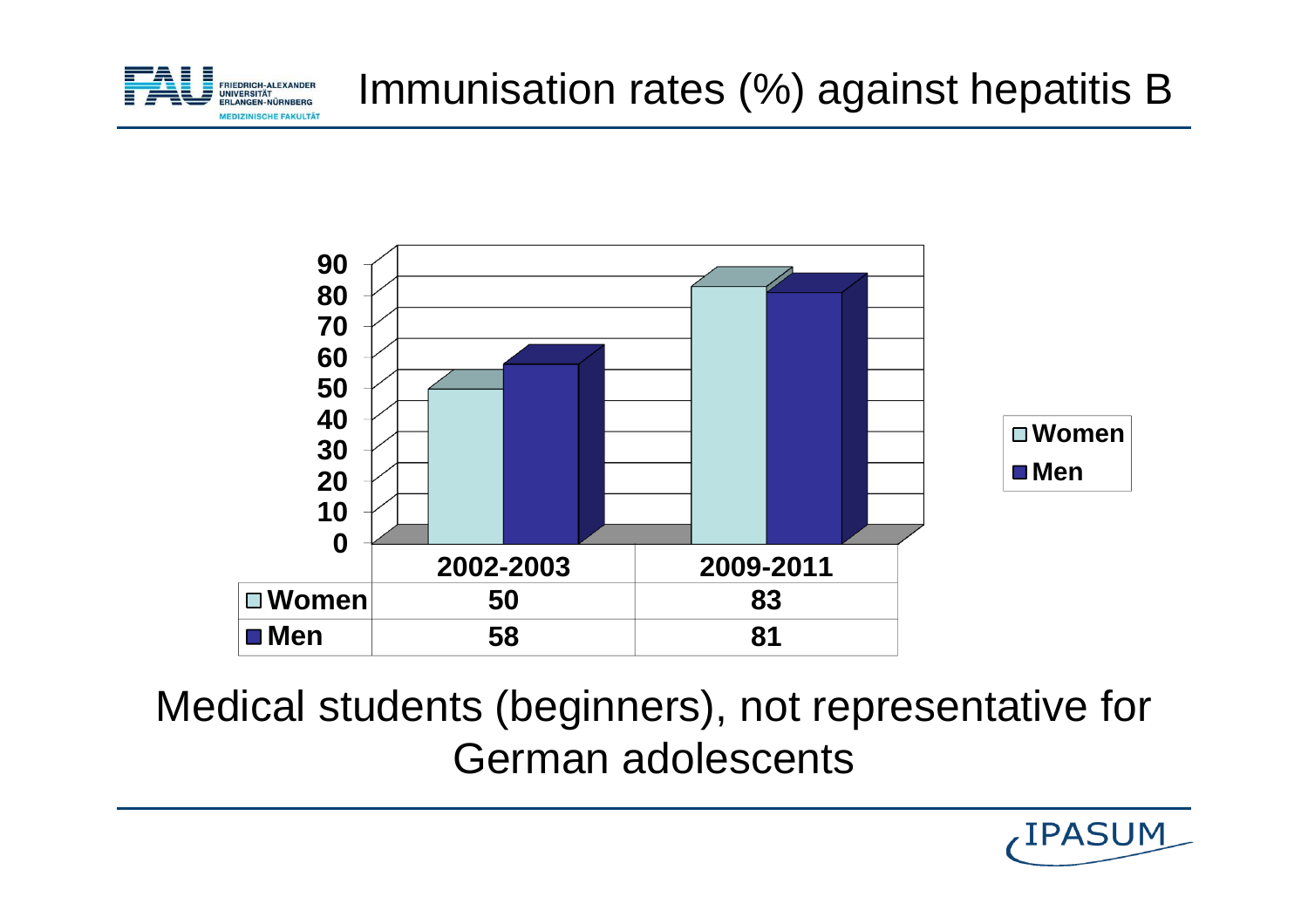

- **The German ordinance on occupational medical prevention** ("Verordnung zur arbeitsmedizinischen Vorsorge"; ArbMedVV) asks for obligatory occupational medical checks for employees working with risk of infection, e.g. in hospitals.
- $\mathcal{L}(\mathcal{L})$  In this context, the employer has to pay for necessary vaccinations.
- Home workers, pupils, **students**, persons employed at scientific institutions, and any other persons who work withbiological agents **shall be deemed to be workers**. ……(§2 (8) Biological agents ordinance - BioStoffV)

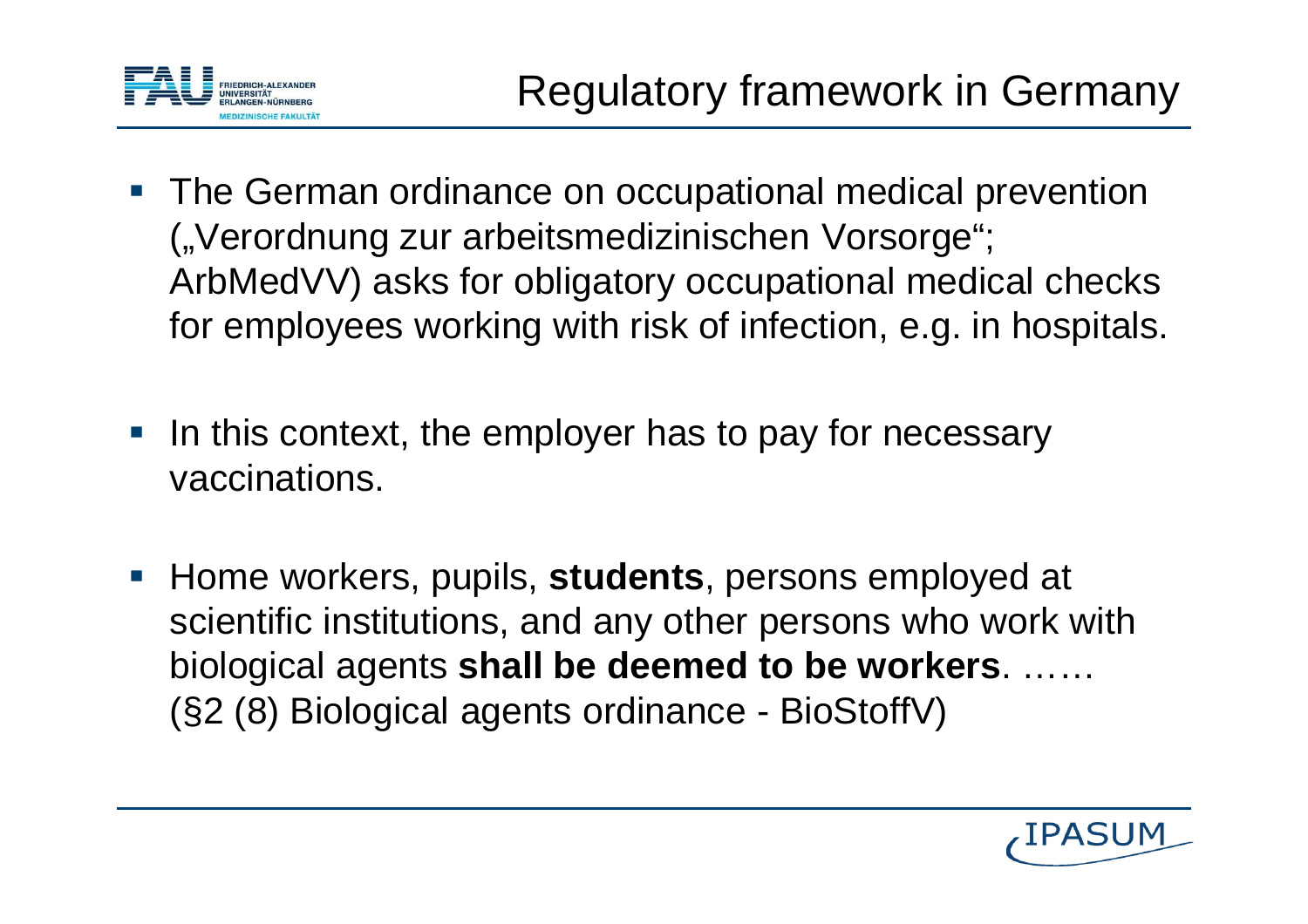

# Before October 2002:

- **Links of the Company**  Voluntary vaccination against hepatitis B, free of charge, for all medical students who had successfully passedtheir preclinical education.
- and the state of the Obligatory occupational health check at the end of clinical education at university, beforestarting the clinical year

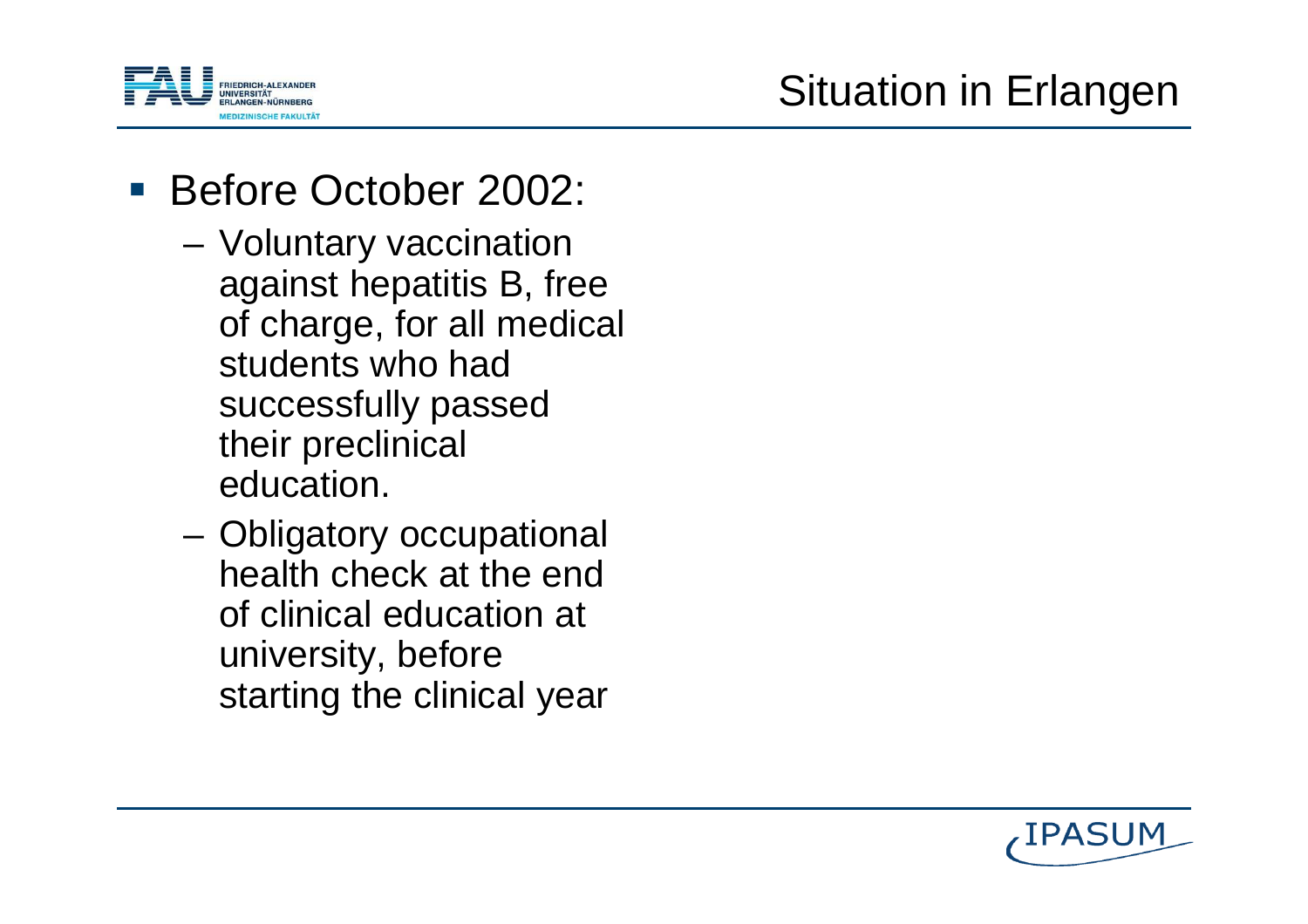

- **Also in preclinical semesters, medical students work with** human materials e.g. during practical courses in physiology and biochemistry
- **Medical students have contact to patients during practical** courses in hospitals and nursing practice
- $\rightarrow$  For medical students there is a need for an occupational medical attendance which starts already at the beginningof their study.

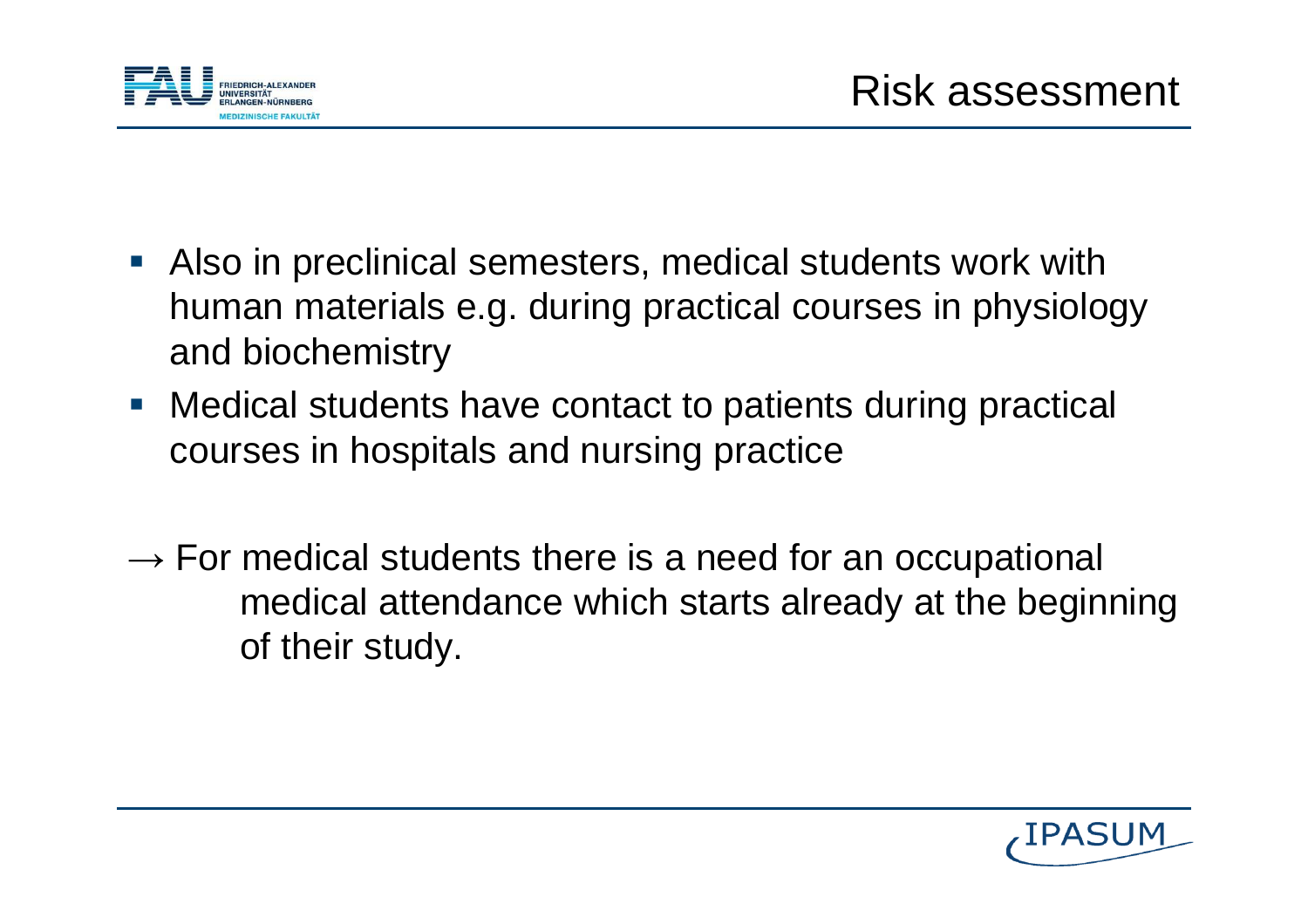

# Before October 2002:

- **Links of the Company**  Voluntary vaccination against hepatitis B, free of charge, for all medical students, who had sucessfully passed theirpreclinical education.
- **Links of the Company**  Obligatory occupational health check at the end of clinical education at university, beforestarting the clinical year
- Since October 2002
	- – Obligatory occupational health check for all preclinical students

 Obligatory occupational health check at the end of clinical education at university, beforestarting the clinical year

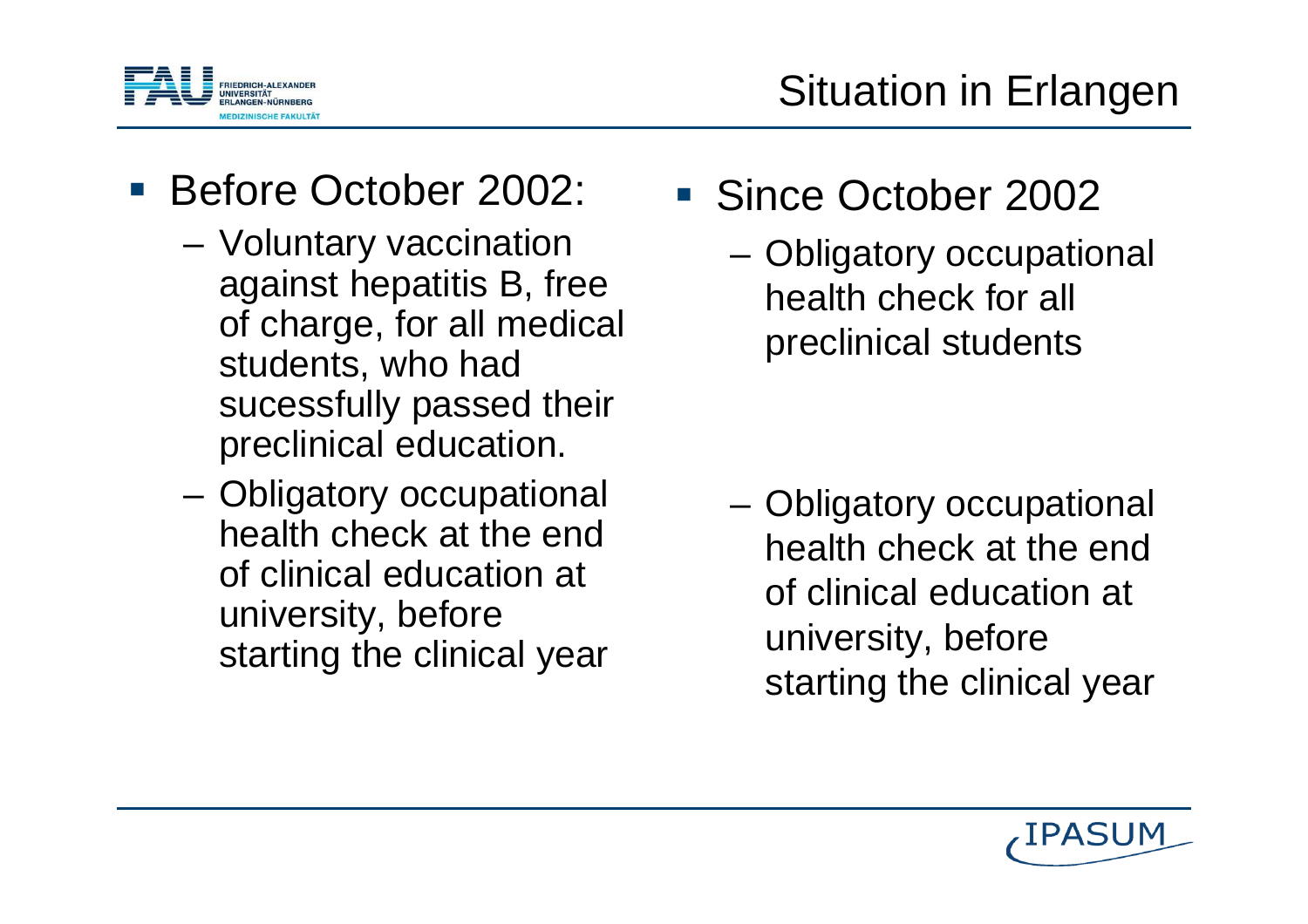

- To evaluate the effectiveness of health checks for preclinical students
- **IF** Is there a benefit for those students who already have had a medical check during their preclinical years?
- **Are there positive effects e.g. on vaccination rates?**
- $\overline{\mathcal{A}}$  The systematic evaluation of the benefit of a preventivemeasure is essential for "evidence-based prevention"

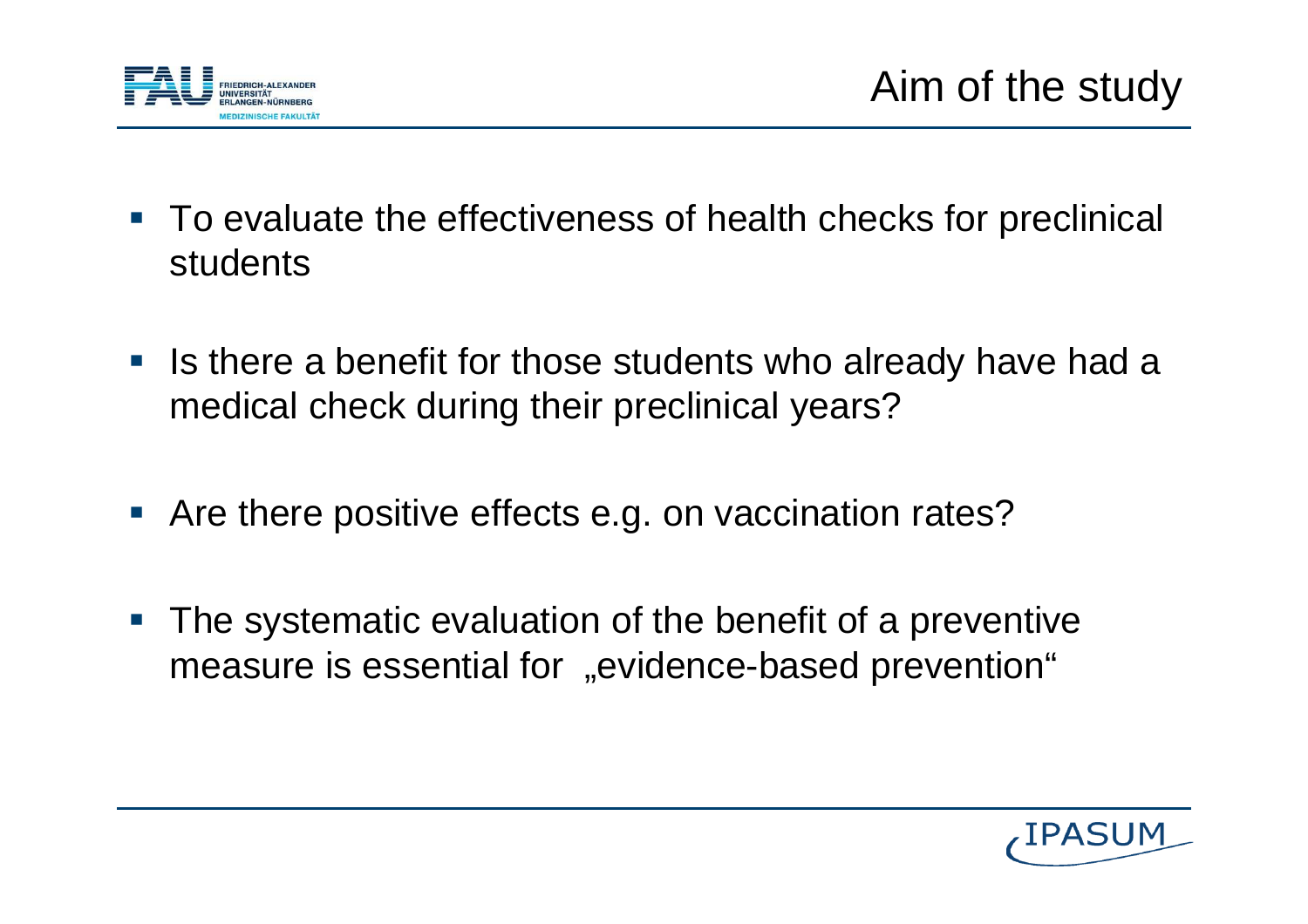

Analysis of 242 occupational health checks of clinical students (CS)from June 2005 to July 2007

Comparison of vaccination rates

Men and women were analyzedseparately

Three groups

- Checks of preclinical students •(PRE n=121)
- $\bullet$  Checks of clinical students
	- With preceding preclinical check (CS+; n=121)
	- Without preceding preclinical check (CS-; n=121).



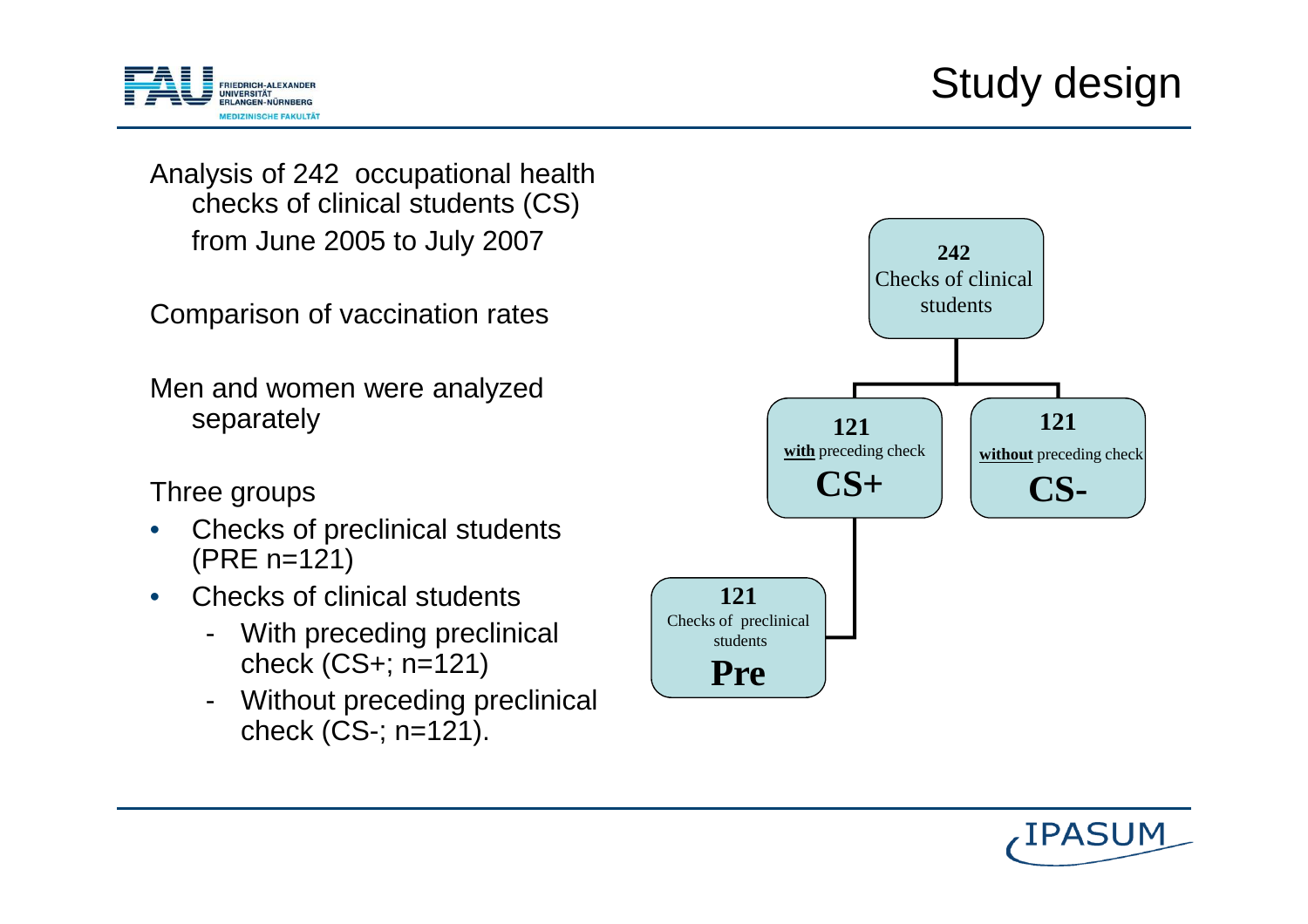

- Check of the vaccination status by a physician.
	- Sufficient protection:
		- Tetanus, diphtheria, polio, pertussis: Booster dose withinthe last 10 years.
		- Measles, mumps, rubella: two documented vaccinations
		- Hepatitis A and B: complete primary immunisation
- Serological tests (antibodies against hepatitis B and C)
- Voluntary vaccination against hepatitis B free of charge.
- $\mathcal{L}_{\mathcal{A}}$  For reasons of economy, medical students with inadequate vaccination status to other infectious diseases were informedand asked to consult their family doctor to complete theirimmunization (except students, who chose to specialize in pediatrics).

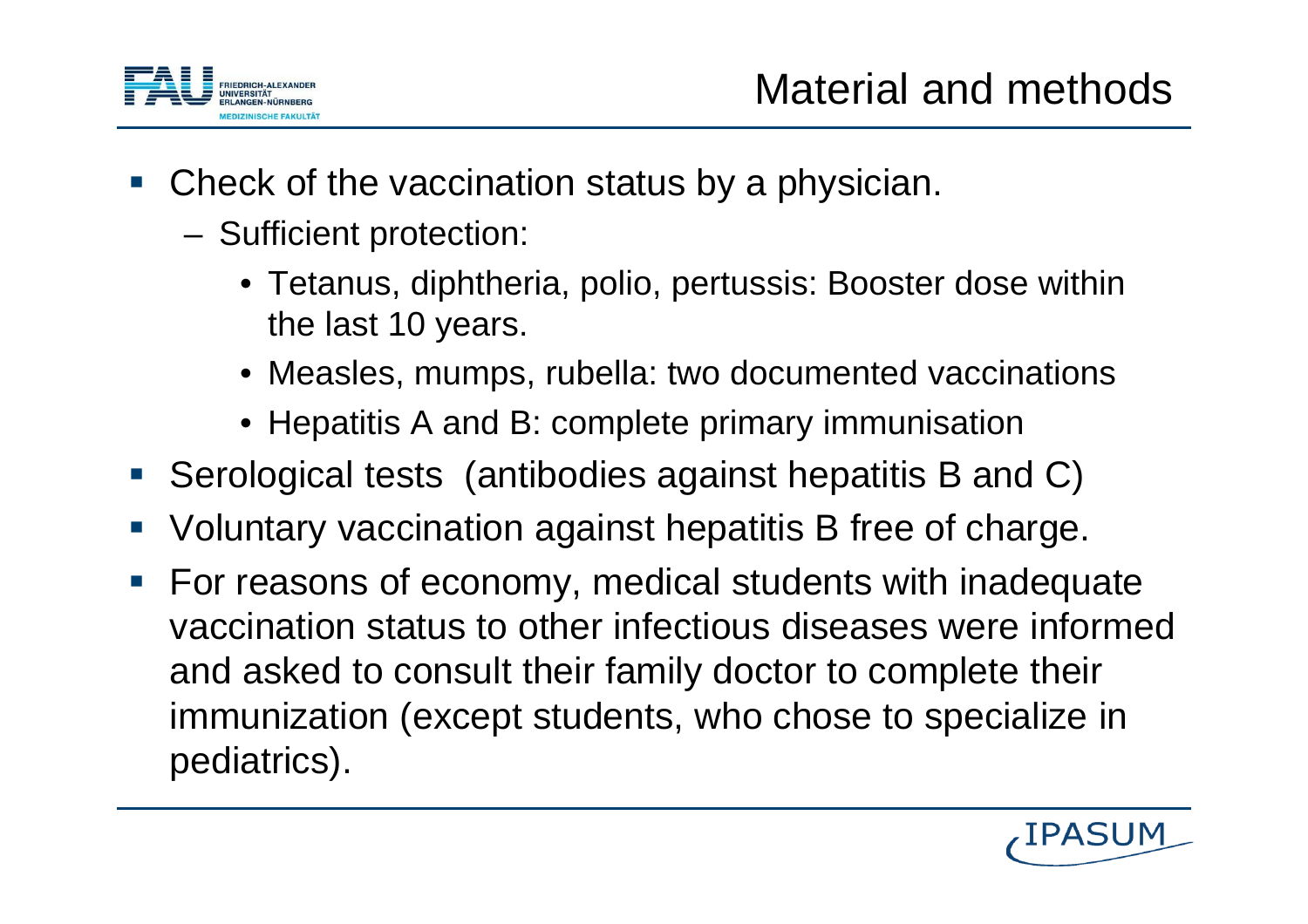

**CS+**

# **CS-**

- Age:  $26.5 \pm 3.3$  years
- female: 63%
- Time between first and second check: 3.9 years (mean)
- Age:  $27.2 \pm 3.8$  years
- **female: 49%**

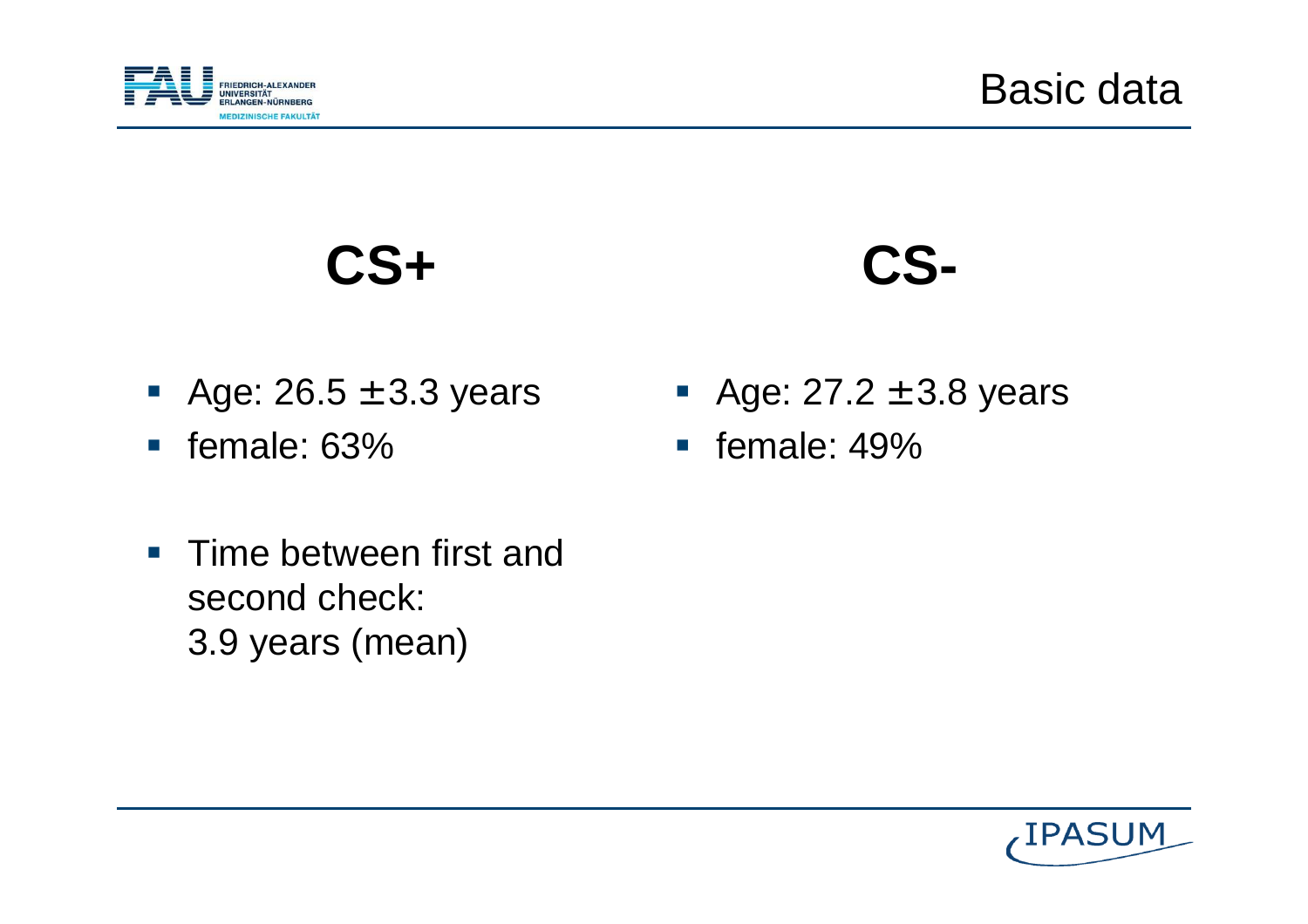

#### Vaccination rates (%) against hepatitis B



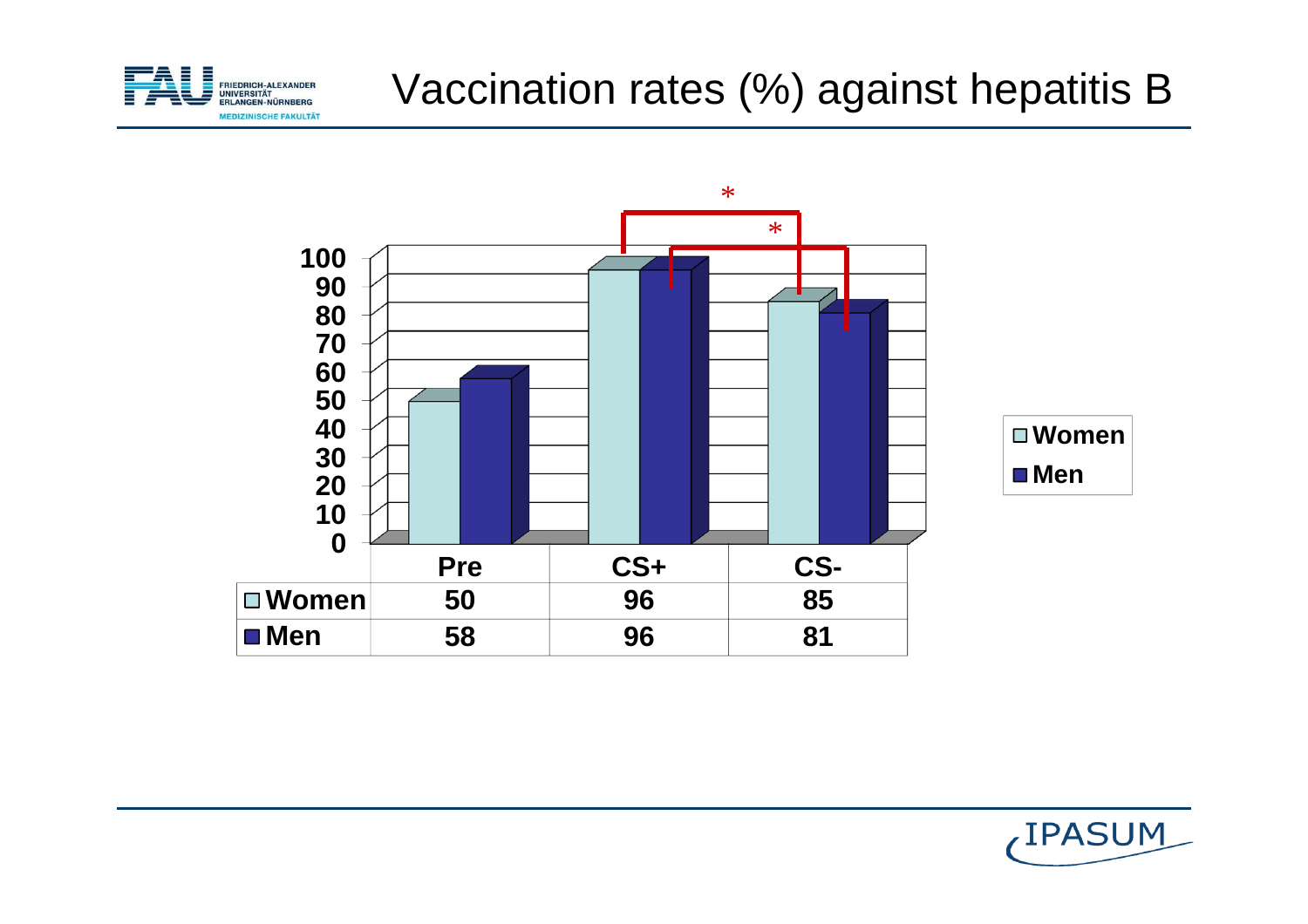

|                                                       | $CS+$  | CS-    |
|-------------------------------------------------------|--------|--------|
| <b>HBs antibodies</b>                                 | 98.3 % | 93.0 % |
| anti HBs (IU/I)<br>(median)                           | 857    | 694    |
| A vaccination<br>against hepatitis B<br>was necessary | 13.2%  | 23.3%  |

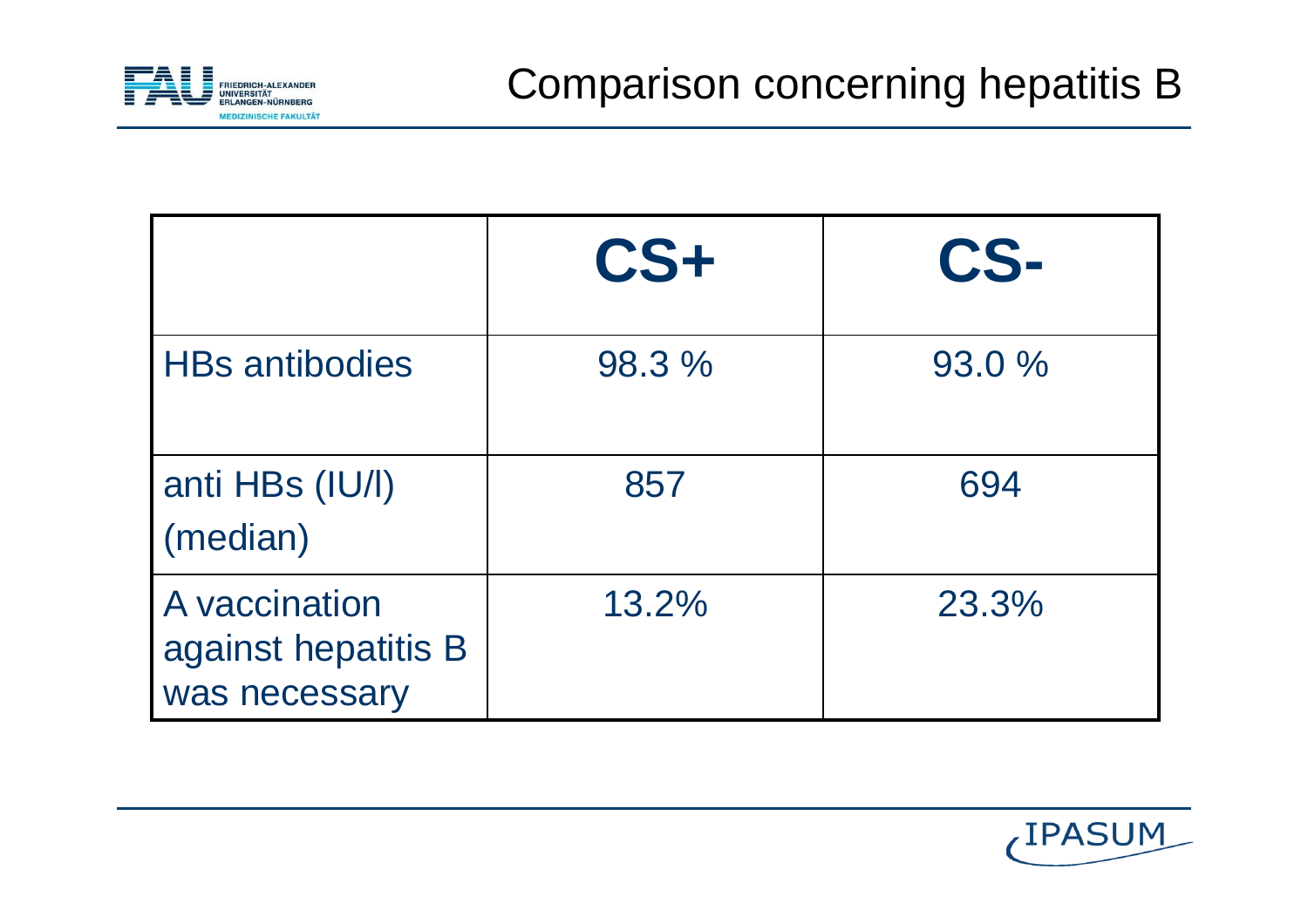



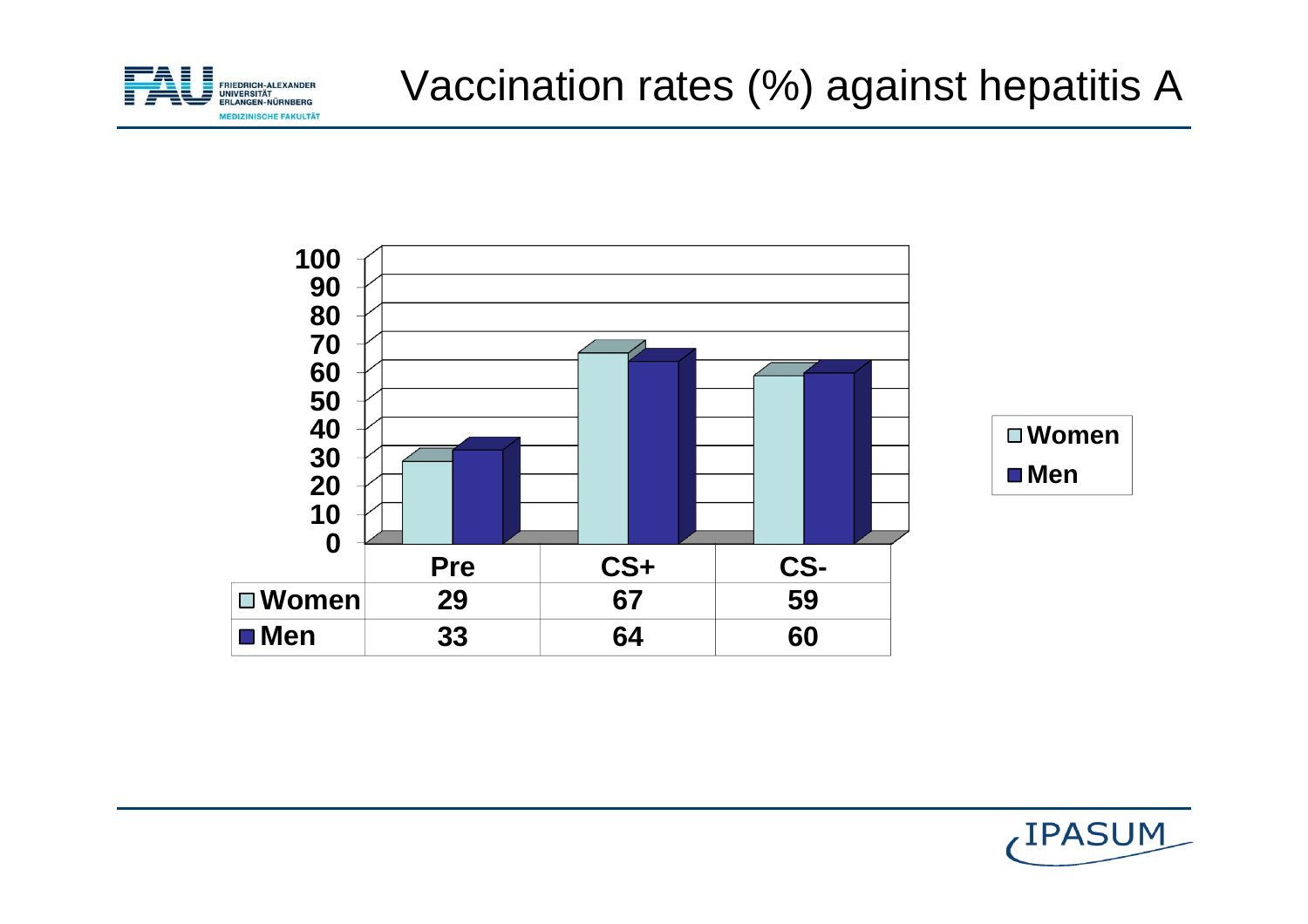





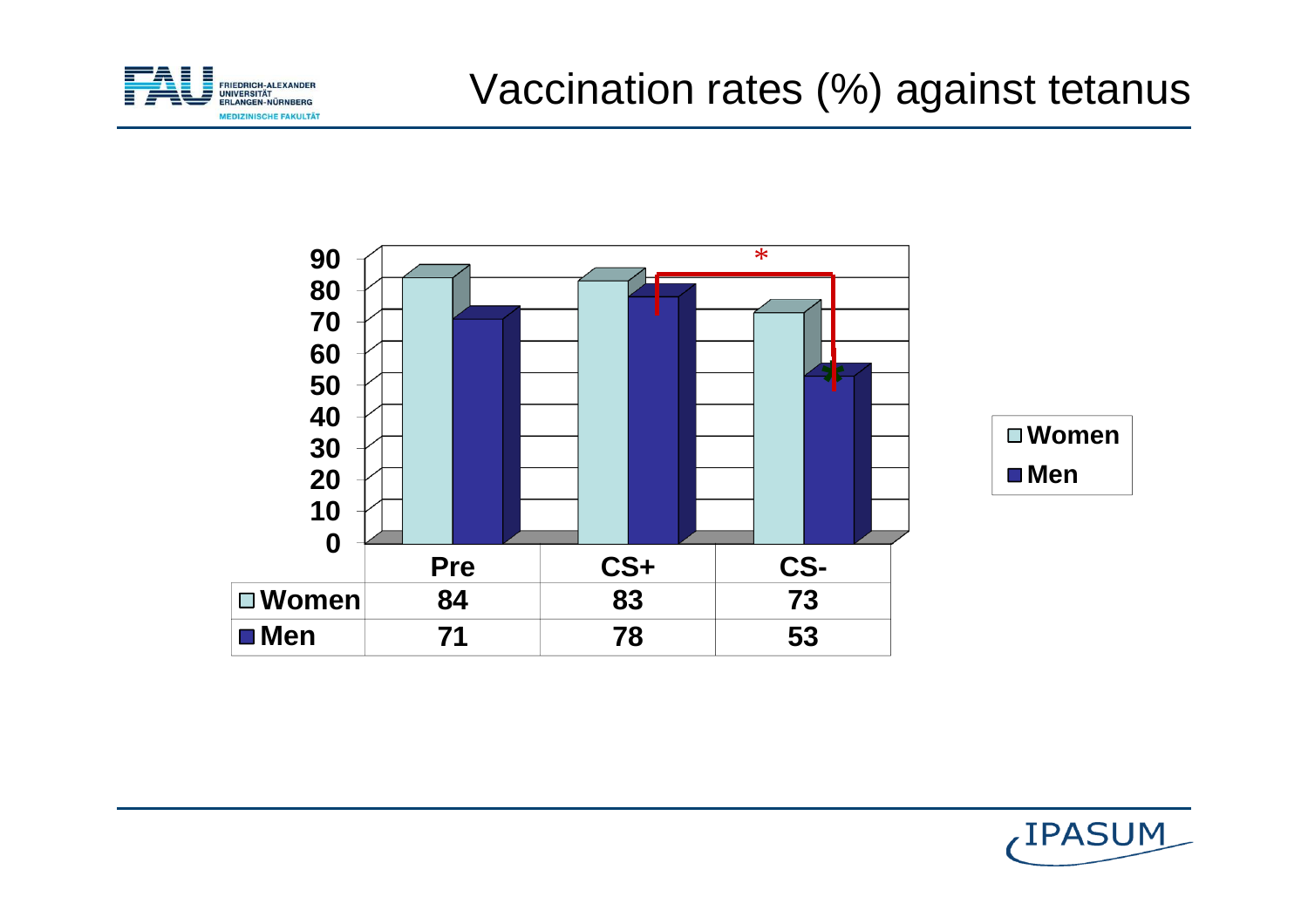



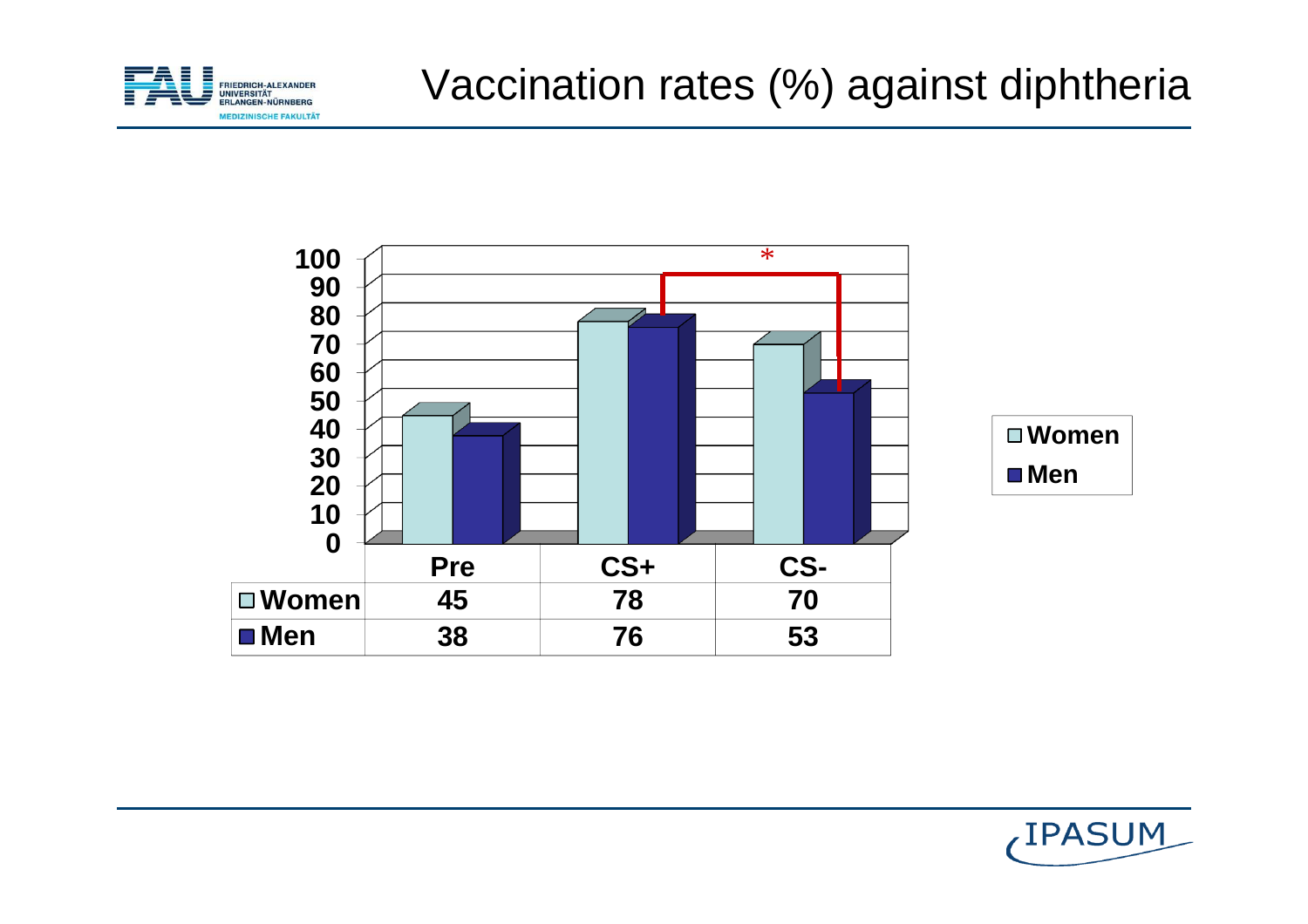



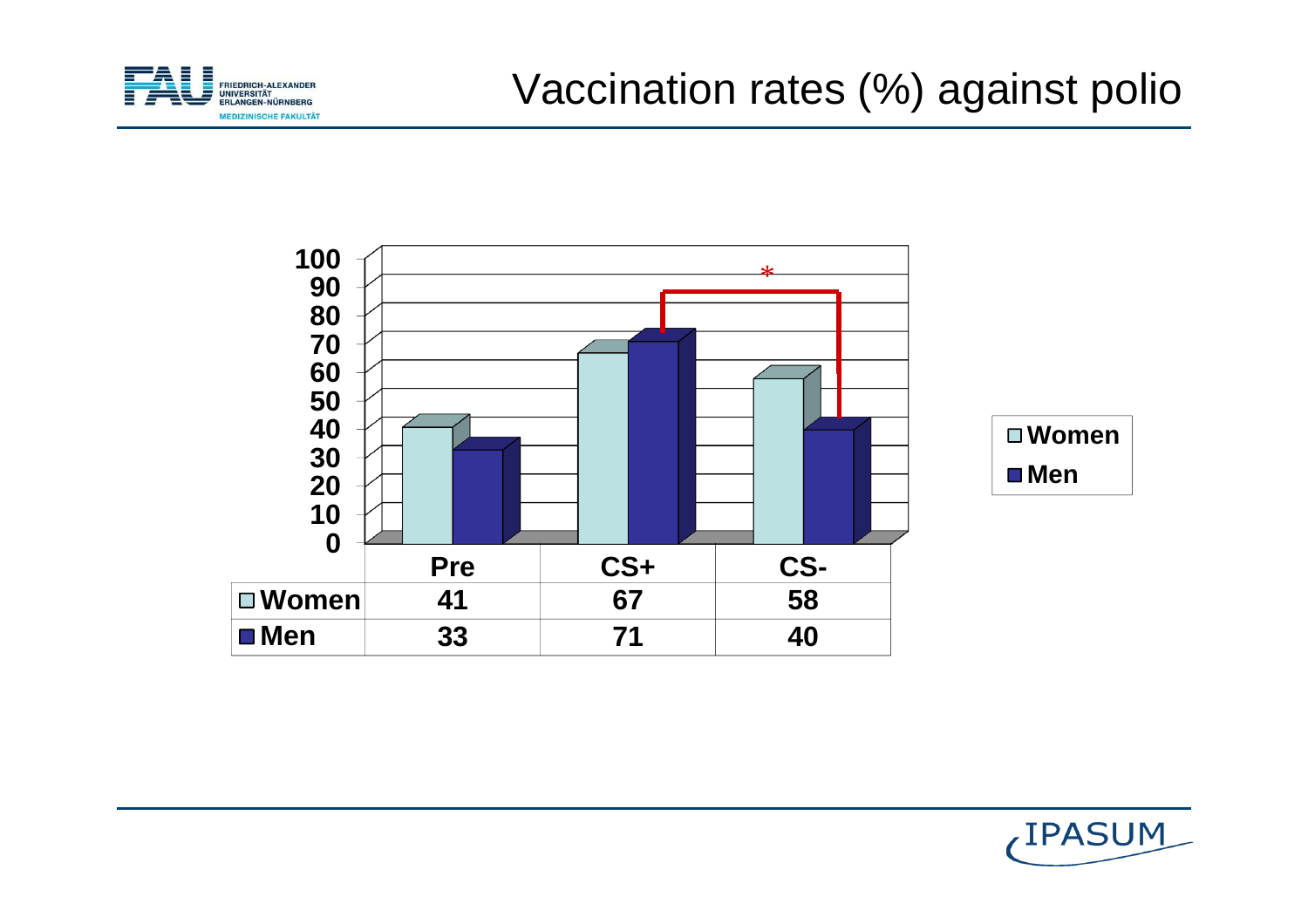



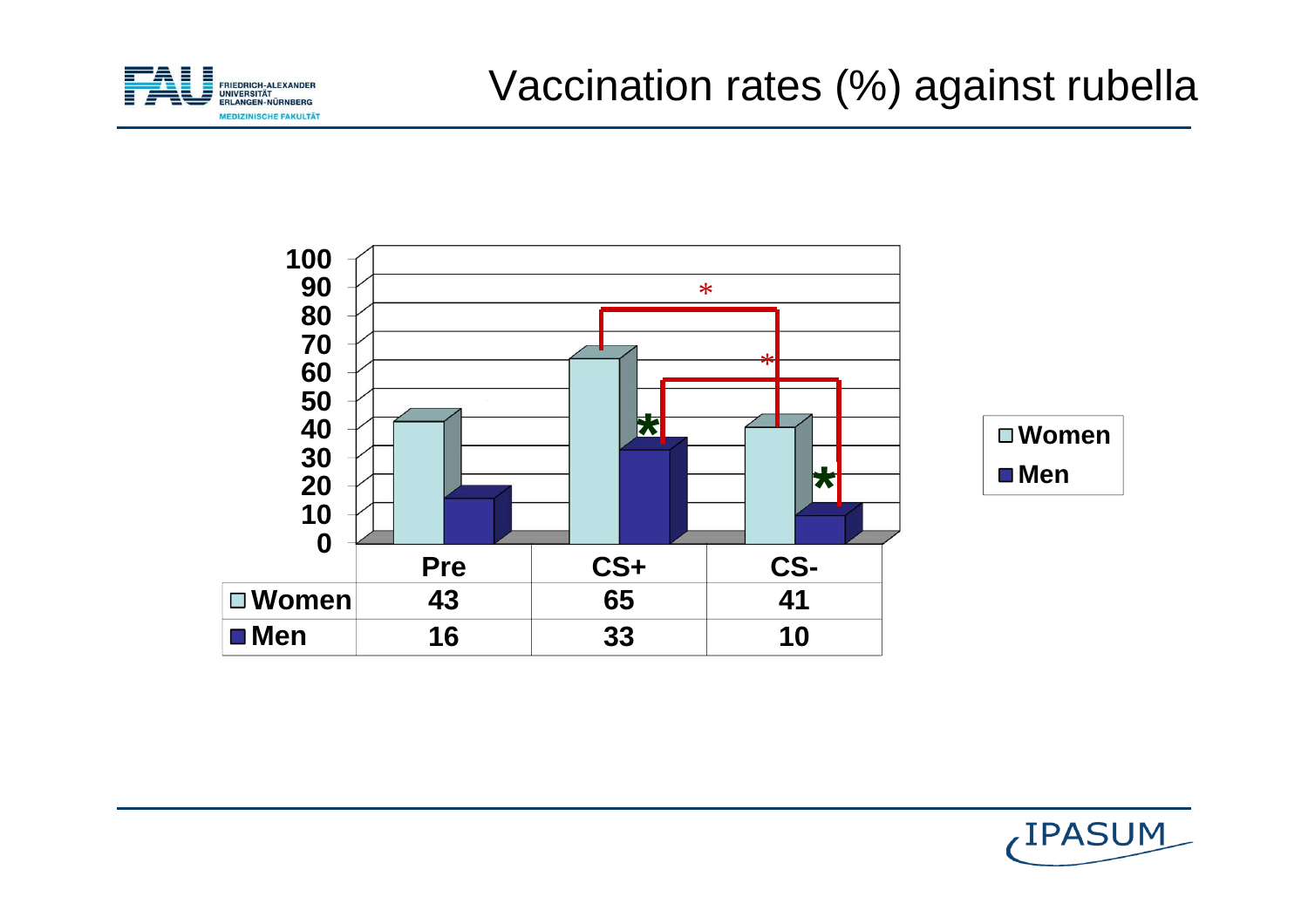



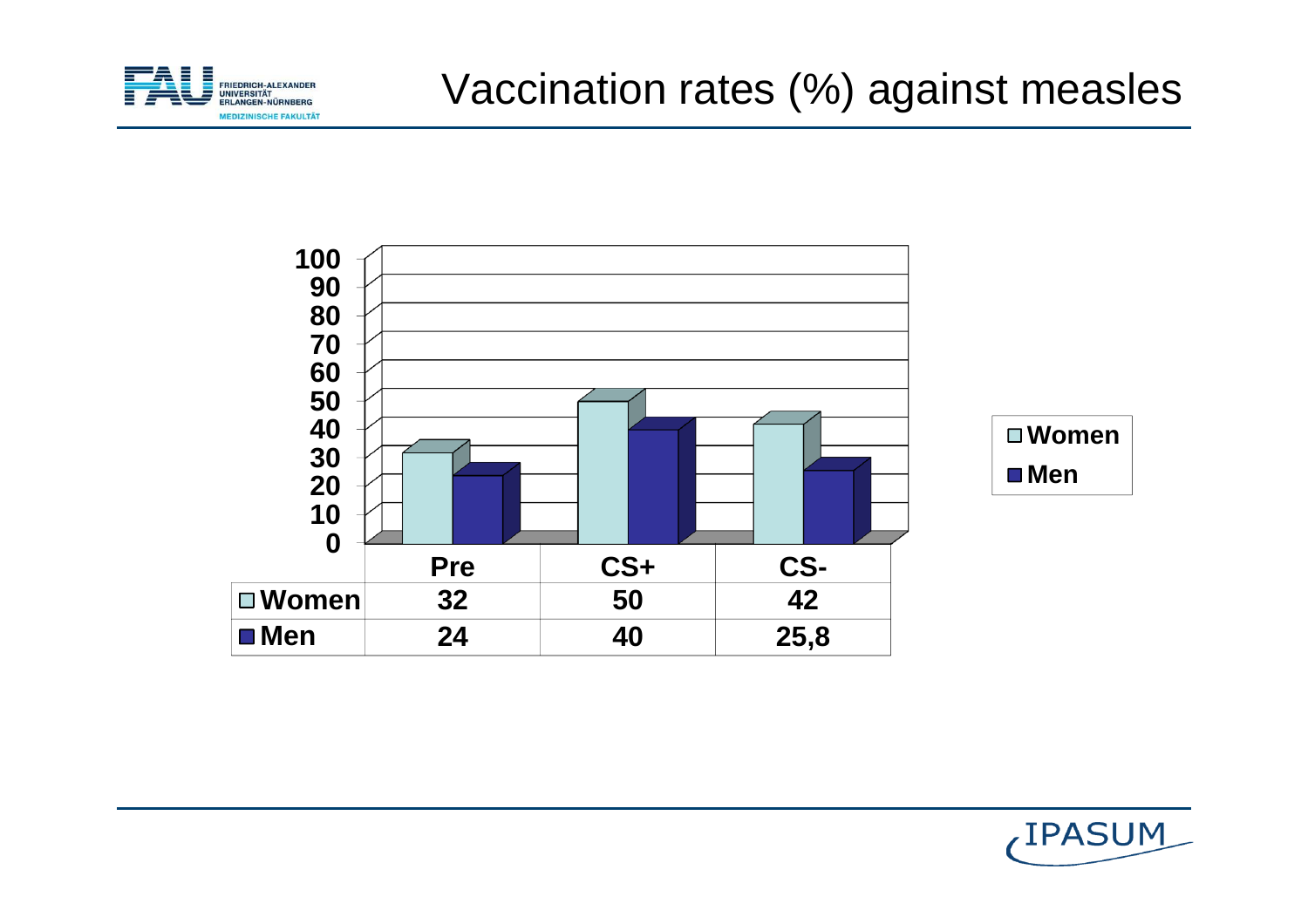



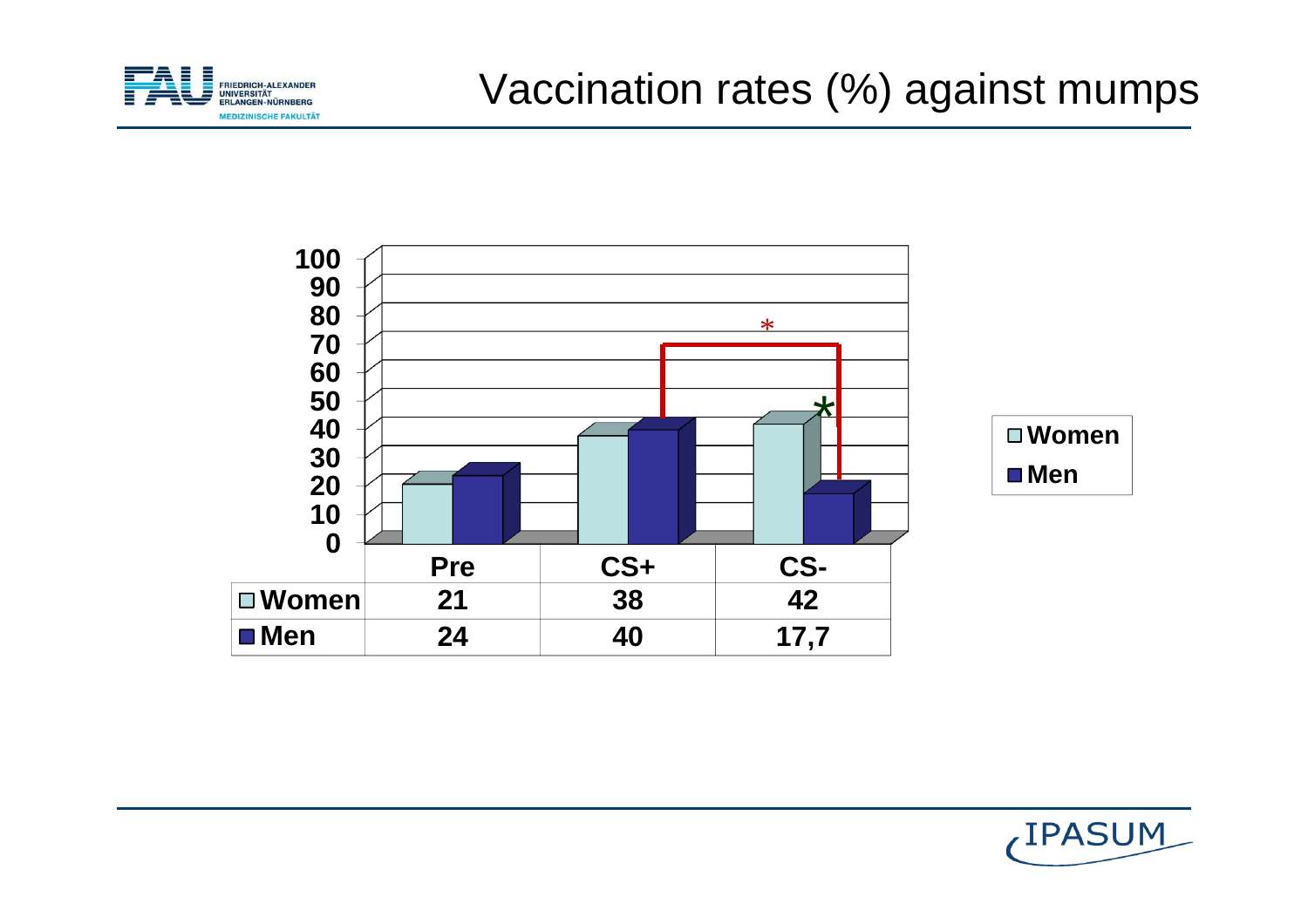



Meanwhile new recommendations in Germany! "The next due Td vaccination as a single Tdap vaccination or, if indicated, a Tdap/IPV combination vaccination"

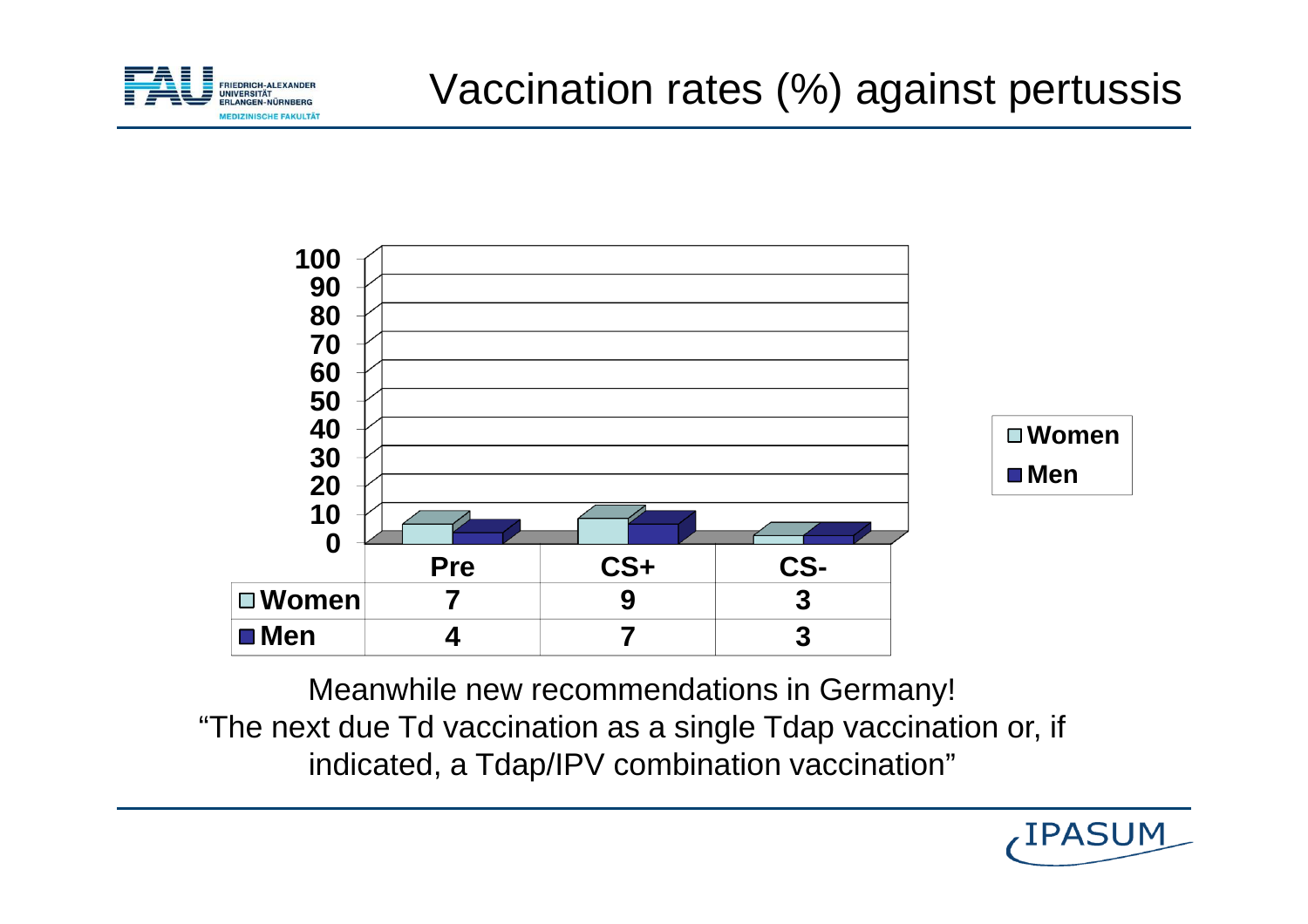

#### **Significant differences between CS+ and CS- groups**

- $\mathcal{L}_{\mathcal{A}}$  Women:
	- **Links of the Company** hepatitis B
	- and the state of the rubella
- $\mathcal{L}_{\mathcal{A}}$  Men:
	- –hepatitis B
	- –rubella
	- tetanus
	- diphtheria
	- –polio
	- mumps

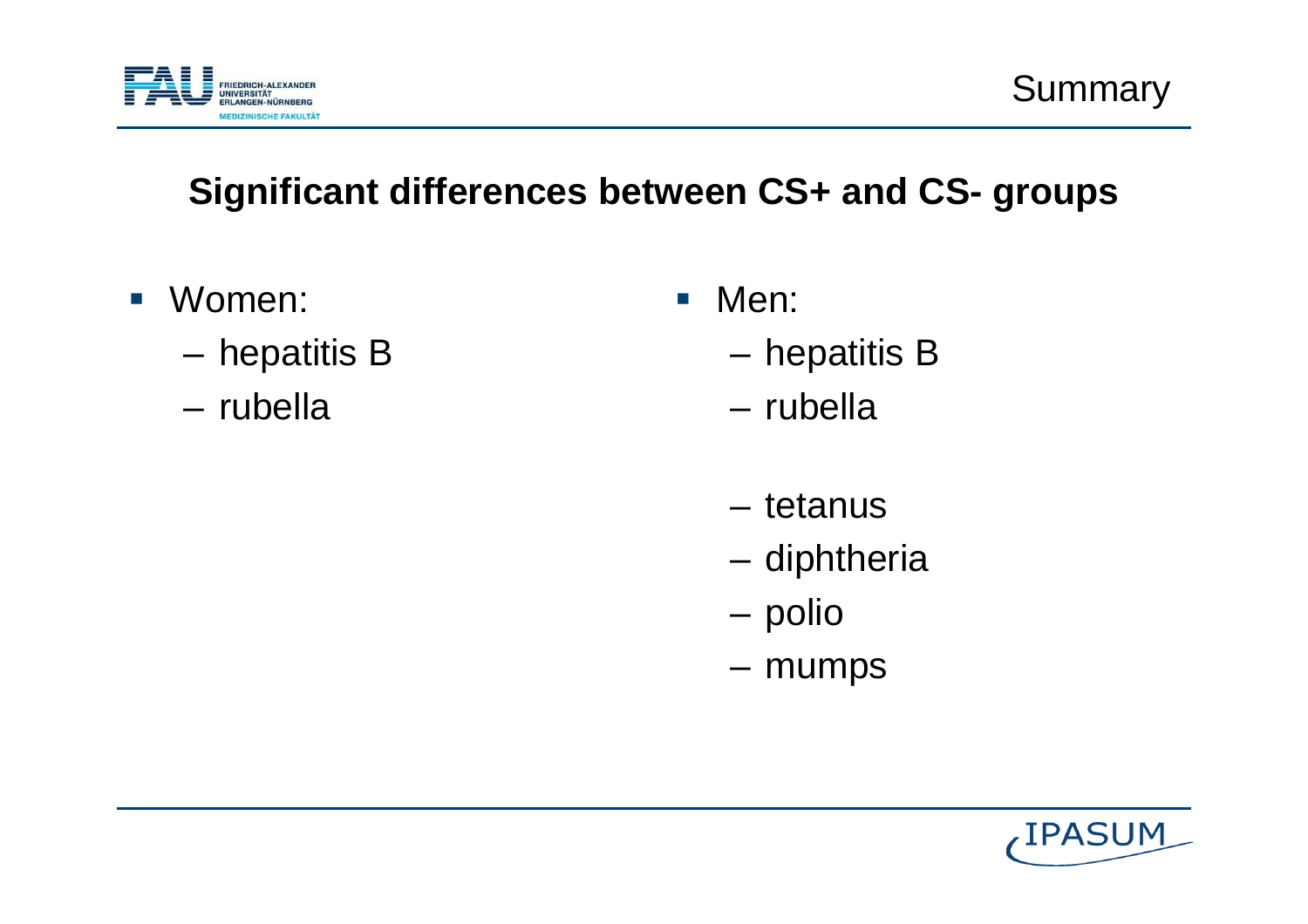

|                                                 | $CS+$ | CS-   |
|-------------------------------------------------|-------|-------|
| <b>Knowledge of our</b><br>information sheet    | 70,7% | 27,5% |
| <b>Occurence of a NSI</b>                       | 23,2% | 32,7% |
| <b>NSI, but "no actions</b><br>have been taken" | 27,3% | 27,8% |
| NSI, and "contact<br>with a medical<br>doctor"  | 63,7% | 55,5% |

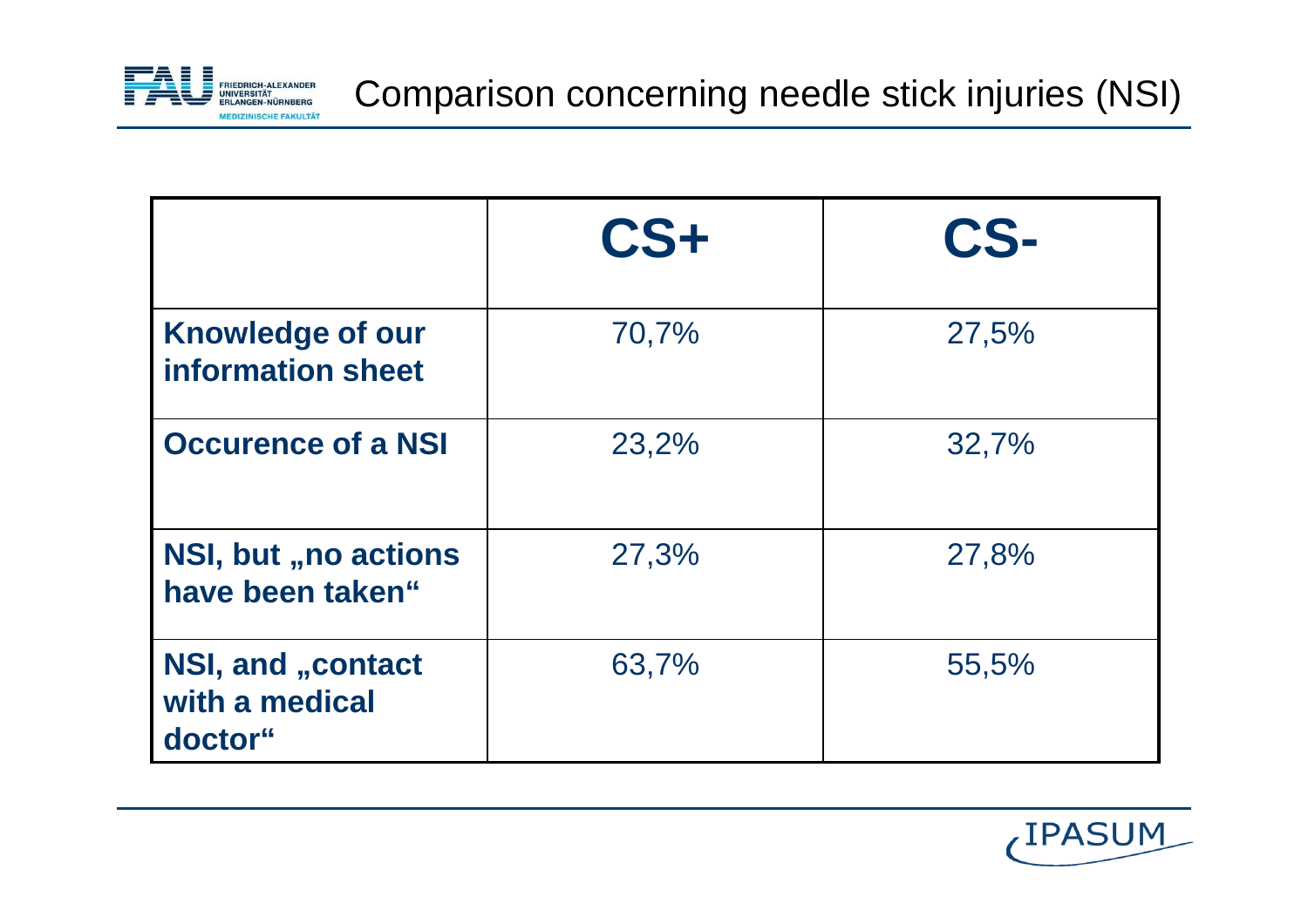



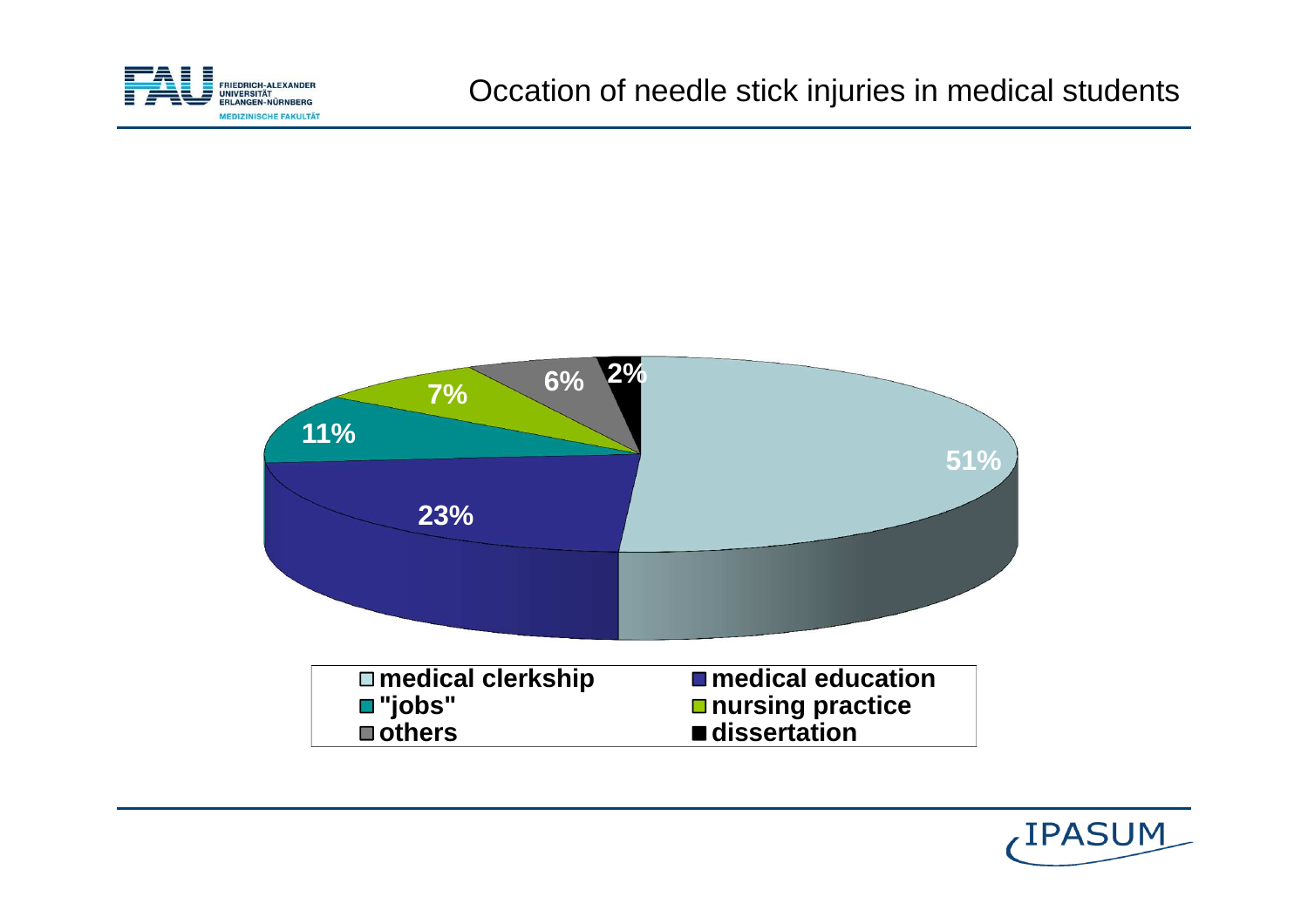

- Women mostly have better vaccination rates than men (concern for health might be greater in women).
- We were able to demonstrate that men can be motivated by a personal occupational health check.
- A clear offer of vaccination at an individualized occupational health check is an effective way to improve vaccination rates.
- **One might speculate that the effect would have been much**  better if all vaccines had been offered free of charge at the occupational health check without additional consultation of the family doctor.